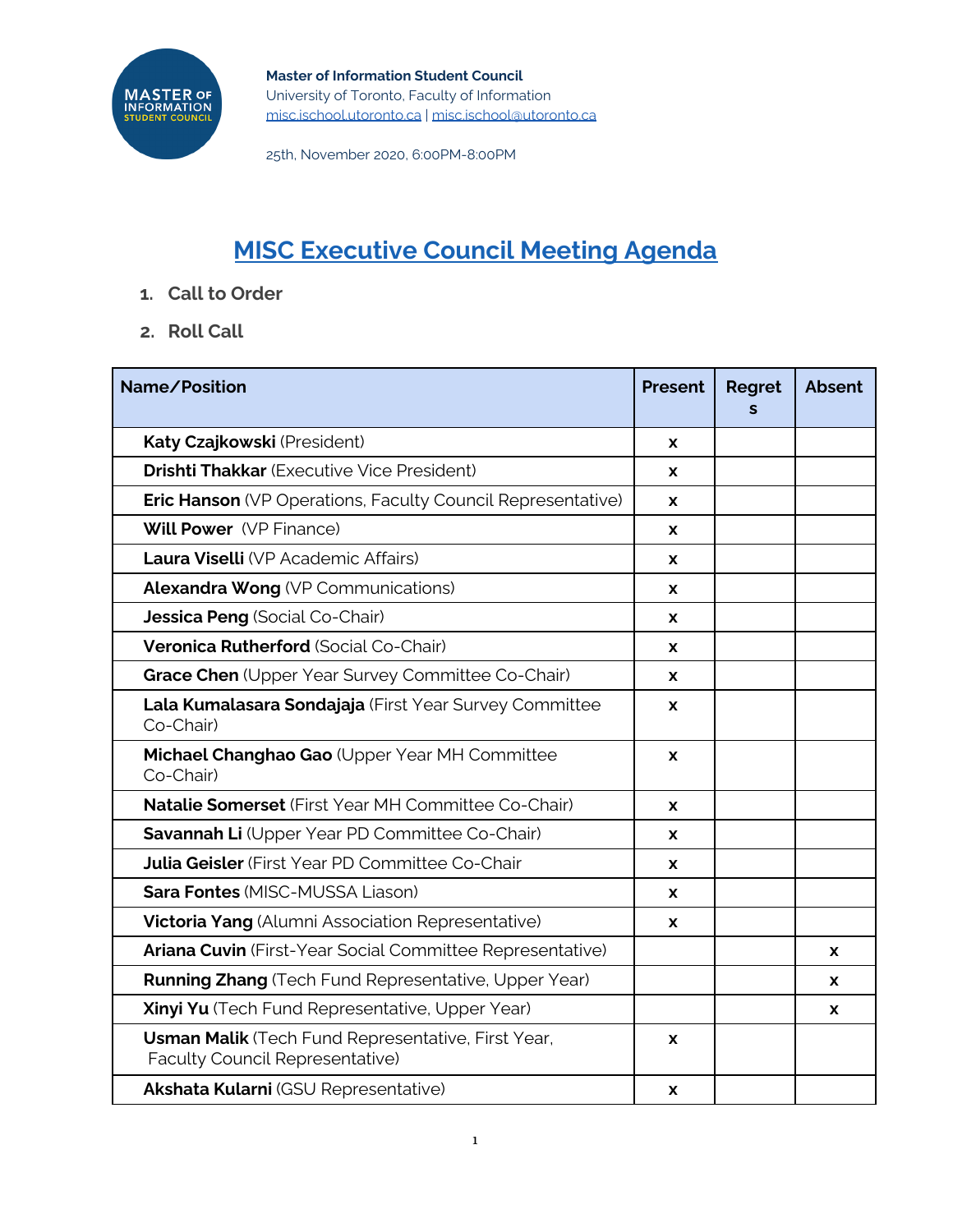

### **Master of Information Student Council** University of Toronto, Faculty of Information [misc.ischool.utoronto.ca](http://misc.ischool.utoronto.ca/) | [misc.ischool@utoronto.ca](mailto:misc.ischool@utoronto.ca)

### 25th, November 2020, 6:00PM-8:00PM

| <b>Wing Lam Tse</b> (International Student Rep)                                                                                                                         | x |   |
|-------------------------------------------------------------------------------------------------------------------------------------------------------------------------|---|---|
| <b>Yuhui Wang (Faculty Council Representative)</b>                                                                                                                      |   | X |
| Risa de Rege Braga (Faculty Council Representative)                                                                                                                     | X |   |
| <b>Nudrat Zehra</b> (Faculty Council Representative)                                                                                                                    |   | X |
| <b>Guests (Present)</b>                                                                                                                                                 |   |   |
| <b>Meagan Lau (PT Students Working Group)</b><br>Adrian Petterson (Accessibility Interests Working Group)<br><b>Robyn Foreman (Student)</b><br><b>Lindsay Jackowetz</b> |   |   |

# **3. Land Acknowledgement:**

# Read by: Eric Hanson

I (we) wish to acknowledge this land on which the University of Toronto operates. For thousands of years it has been the traditional land of the Huron-Wendat, the Seneca, and most recently, the Mississaugas of the Credit River. Today, this meeting place is still the home to many Indigenous people from across Turtle Island and we are grateful to have the opportunity to work on this land.

To acknowledge does not reconcile the suffering faced by these communities but we will continue to acknowledge the privilege we have to this land as we learn how to approach reconciliation with integrity.

# **4. BIRT the agenda for November 25th, 2020 be adopted.**

- 5. Motion by: Katy
- 6. Seconded by:
- 7. Carried/Failed

# **8. BIRT the minutes from October 5th 2020 be adopted.**

Motion by: Katy Seconded by: Laura Carried/Failed

**9. Previous Business**

# **10. Executive Committee Reports**

- a. President
	- Merchandise has been shipped Sales will be dependant on website updates. Tech fund is operational.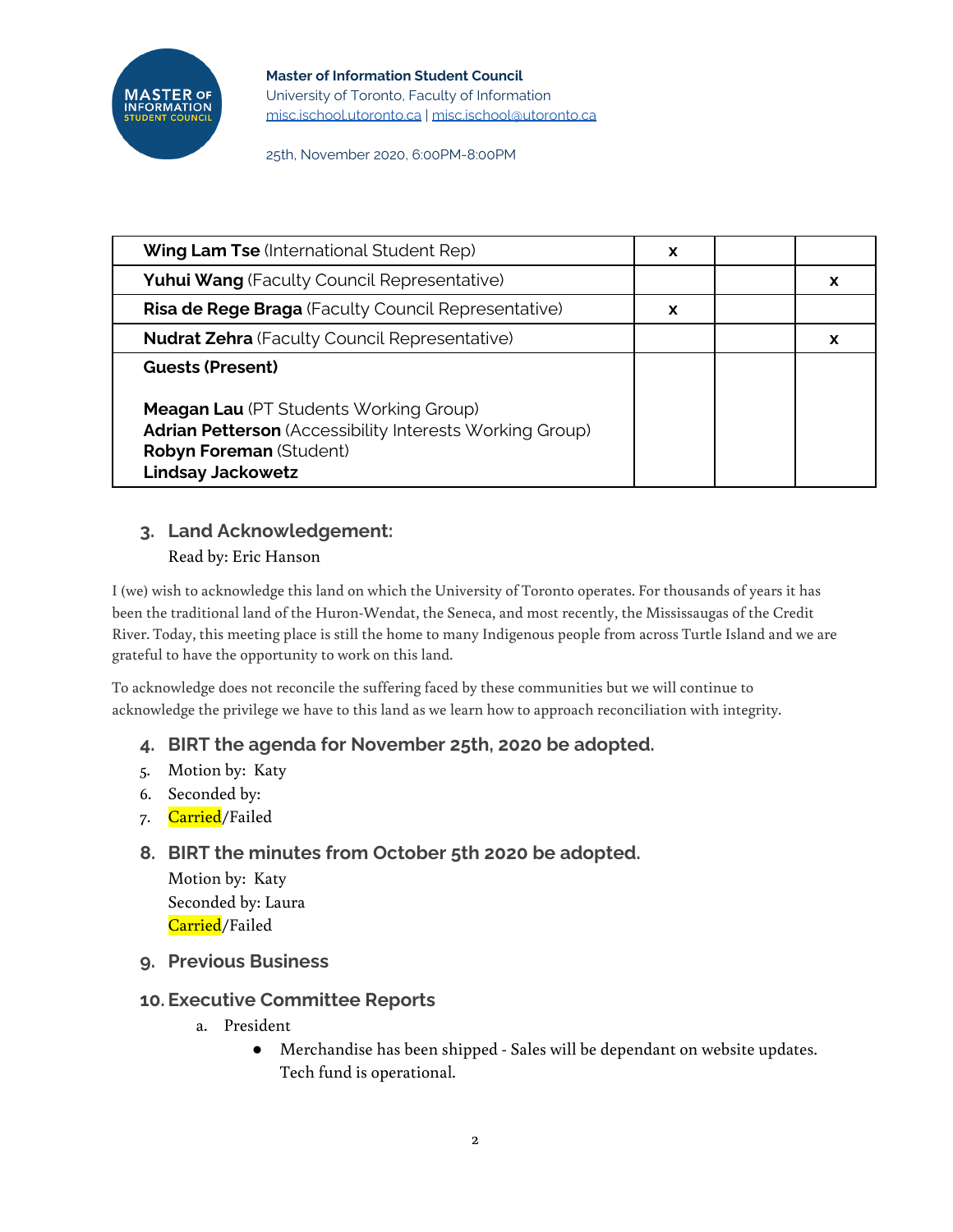

25th, November 2020, 6:00PM-8:00PM

- Survey, Nice to see that there are positive comments from student survey. Also acknowledge the feelings of isolation.
- Hoping to host a weeklong event on the holiday week before Winter Semester
- Alex & Katy are working with Libraries without Borders, Winter Carnival, Proceeds go to food scarcity foodbank.
- b. Vice President Academic Affairs
	- Lots of change happening in faculty lots of self reviews with program and concentrations, new dean, etc.
	- Survey lots of good responses. Will present some of the issues of survey at Faculty Council and will prepare a detailed report
	- Student Meetings with Deans 2 meetings with deans regarding student concerns. Lots of good feedback but having a conversation that there will be action items from them regarding student concerns.
- c. Vice President Communications
	- Misc-y business, still formatting issues, Mac specific problem. We are looking into working with it but reach out to VP Comms for feedback and concerns.
	- Social Media Did Introduce MISC again two more profiles of MISC. encourage members to share profile.
	- Getting profiles with non MISC students showcasing iSchool students after MISC
	- MISC Calendar Website revamp, Event Calendar on the website, want to amalgamate our Outlook/Google calendar on website to create a more centralized Calendar system.
	- Question from Adrian on Budget, what are our plans? More spending or lower fees?
	- Considered salaries positions? We can't offer paid positions or honorariums based on our constitutions
- d. Vice President Finance
	- i. **Motion**: BIRT the council approve the 2020-21 budget Motion by: Katy Seconded by: Sara Carried/Failed
		- Account of this week \$36,400 amount will be hire based on other deposits
		- Profjected revenue \$26,000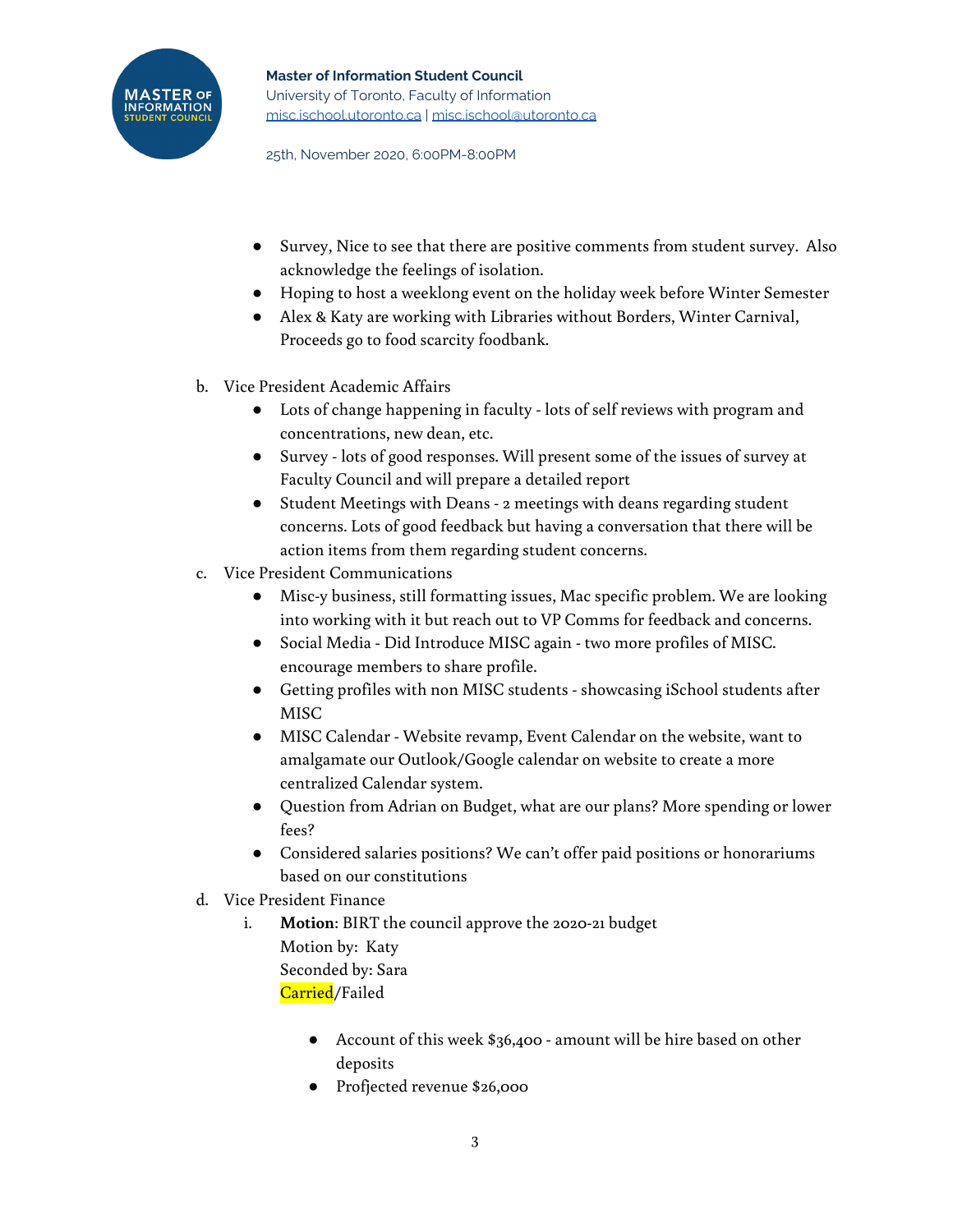### **Master of Information Student Council**

University of Toronto, Faculty of Information [misc.ischool.utoronto.ca](http://misc.ischool.utoronto.ca/) | [misc.ischool@utoronto.ca](mailto:misc.ischool@utoronto.ca)

25th, November 2020, 6:00PM-8:00PM

- We are forgoing Winter Society Fees till next year
- GIC Reserves \$25,000
- Re: Hesitancy with BIPOC Grant amount, lowered amount to \$8,000 (\$4,000 per semester) based from council feedback. Committed to cause
- Audit will be submitted to UofT for Inspected. Helps release our fees and grants for next year
- Email Will regarding reimbursements or questions about budget
- If you have a student sponsored initiative don't hesitate to apply.
- Projected Expenses \$32,000 Assets \$62,808,49 Budget Remaining \$30,808.49
- Aggregate purchases in bulk It will be better for our budget (eg, eTransfers)
- Robyn has a question about why the BIPOC Grant was reduced? Adrian clarified it wasn't to reduce but expressed concern that it was coming from student fees rather than iSchool. It should be the faculty responsibility to source money.
- e. Vice President Operations
- f. Executive Vice-President
	- Great to meet with everyone regarding the website. You have any issues with the website, feel free to reach out with Drishti & Eric
	- Went to a few meetings this month. UTGSU New finance and Internal commissioner elected. There is a tuition exemption grant and no-contact food bank available to students.
- g. **Motion:** BIRT the MISC General Council approve the Executive Reports as presented.
- h. Motion by: Sara
- i. Seconded by:Laura
- j. Carried/Failed

# **11. Committee and Representative Reports**

- a. MISC-MUSSA Liaison
	- MUSSA Meeting on the 18th. There maybe a change with SSI funding as well.
	- MUSSA had a member resign, appointed a new member from Admissions committee. Also decided not to collect fees.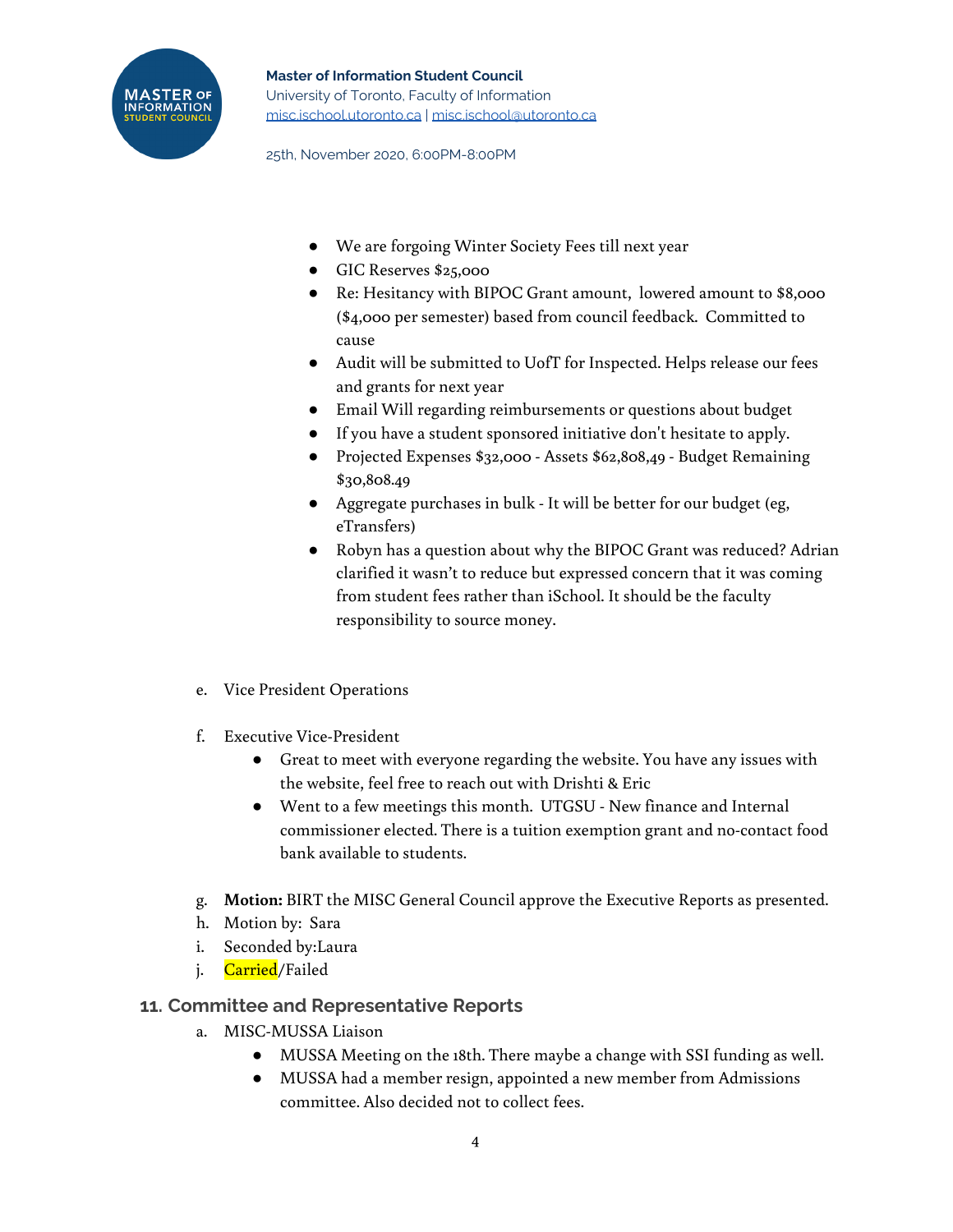

### **Master of Information Student Council** University of Toronto, Faculty of Information [misc.ischool.utoronto.ca](http://misc.ischool.utoronto.ca/) | [misc.ischool@utoronto.ca](mailto:misc.ischool@utoronto.ca)

25th, November 2020, 6:00PM-8:00PM

- Trivia Night on Nov 26th 2020
- b. Social Committee
	- Quiet for the past few months, Mostly an in person committees difficulty to translate events online. Lots of other committees and groups with events. Feel that there should be more beneficial events such as PD and Mental health events.
	- Not sure what type of events they are going to host yet? Online games? Formal? Things are still being thought of.
	- Students are exhausted from Zoom/Virtual Meetings. Focusing on the Discord and Facebook groups and making sure they are being run efficiently
- c. Survey Committee
	- Delivered a Survey to Class of 2020 working group
	- Updated page on Website
	- Completing Virtual iSchool Survey results
	- Launched Professional Development Support Survey
	- Will Reach out later regarding Website survey
- d. Mental Health Committee
	- Heald "Bring Your Own Tea" event. Only 7 people but people had lots of positive feedback.
	- Collaborating with MPOC on Zine making Workshop and Self Care Discussion.
	- Future Events iTea events, Dec 10th 4:30-5:00pm Looking for Volunteers to moderate and run games.
- e. Professional Development Committee
	- Checked in with many people in October,
	- Compiling resources for students for the website. Hoping to finish in the Winter
	- Thinking about of working with Part Time working group on a collaboration
	- Launched PD Survey collaborating with the Survey Committee. Will help us prioritize actions in the upcoming winter term
- f. Faculty Council
- g. Alumni Association Representative
	- Nov meeting last wednesday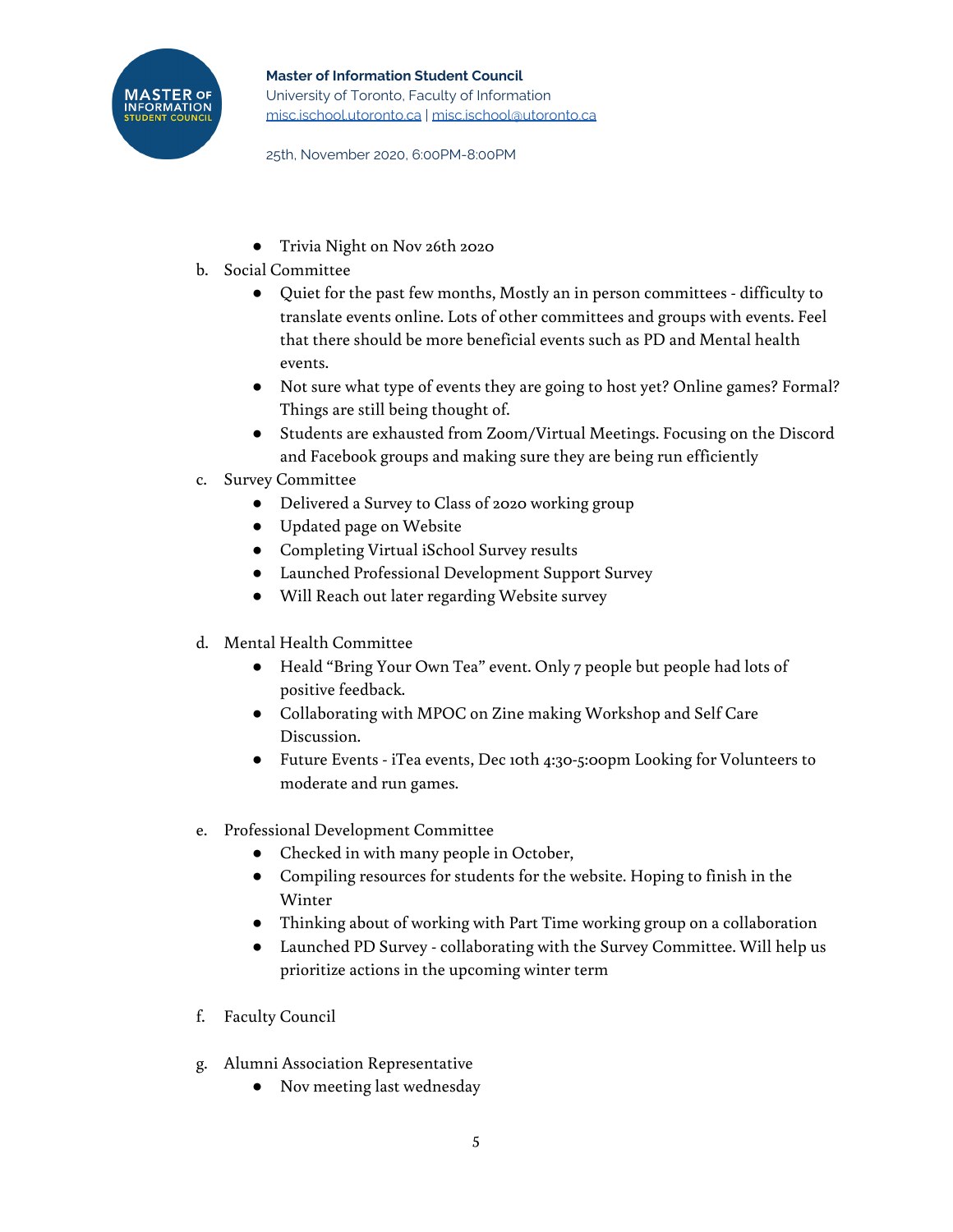

### **Master of Information Student Council** University of Toronto, Faculty of Information [misc.ischool.utoronto.ca](http://misc.ischool.utoronto.ca/) | [misc.ischool@utoronto.ca](mailto:misc.ischool@utoronto.ca)

25th, November 2020, 6:00PM-8:00PM

- Ask an Alum is holding a Human Library Book Club panels More concentrations will be available in the next few weeks
- Grants and the awards -
- Job Shadowing Julietta has moved on from her position so TBD on who will be taking over.
- h. Graduate Students' Union Representatives
	- The UTGSU has had meeting with administration on tuition and funding and communication. Administration has plans to revamp the website especially as information is hard to find
	- Workign to extend waiver from one-semester exception to a two or full year exception.
- i. International Student Representatives
- j. Tech Fund Representatives
	- Had a few meetings approving budget and positions.
	- Received an informal request for Adobe Creative Cloud licenses. Decided to not move forward because they already allocated money to MMST initiatives. Will transfer funds from the MMST initiative (similar to last year) so that they will be able to allocate funds.
	- Will not be collecting fees from 2020-2021. Functions are impacted because of COVID -19 but also Tech Fund has a good surplus of funds.
	- Looking to buying new Tech for the inForum. Will talk with Curtis Debi to help facilitate action items on new tech for Inforum.
	- ●
- k. **Motion:** BIRT the MISC General Council approve the Committee and Representative Reports as presented.
- l. Motion by: Katy
- m. Seconded by:Usman
- n. Carried/Failed

# **12. Working Group Reports**

- a. Accessibility Interests Working Group
	- Round of Recruitment 20 active members
	- Hosting bi-weekly office hours help with scheduling, access concerns etc.
	- Working with Diversity Working Group and Museum Professions of Colour. Had a successful workshop on Zines yesterday
	- Had a chat with Wendy on putting Accessibility documents in admissions materials. For students to see iSchool is a friendly and welcoming place